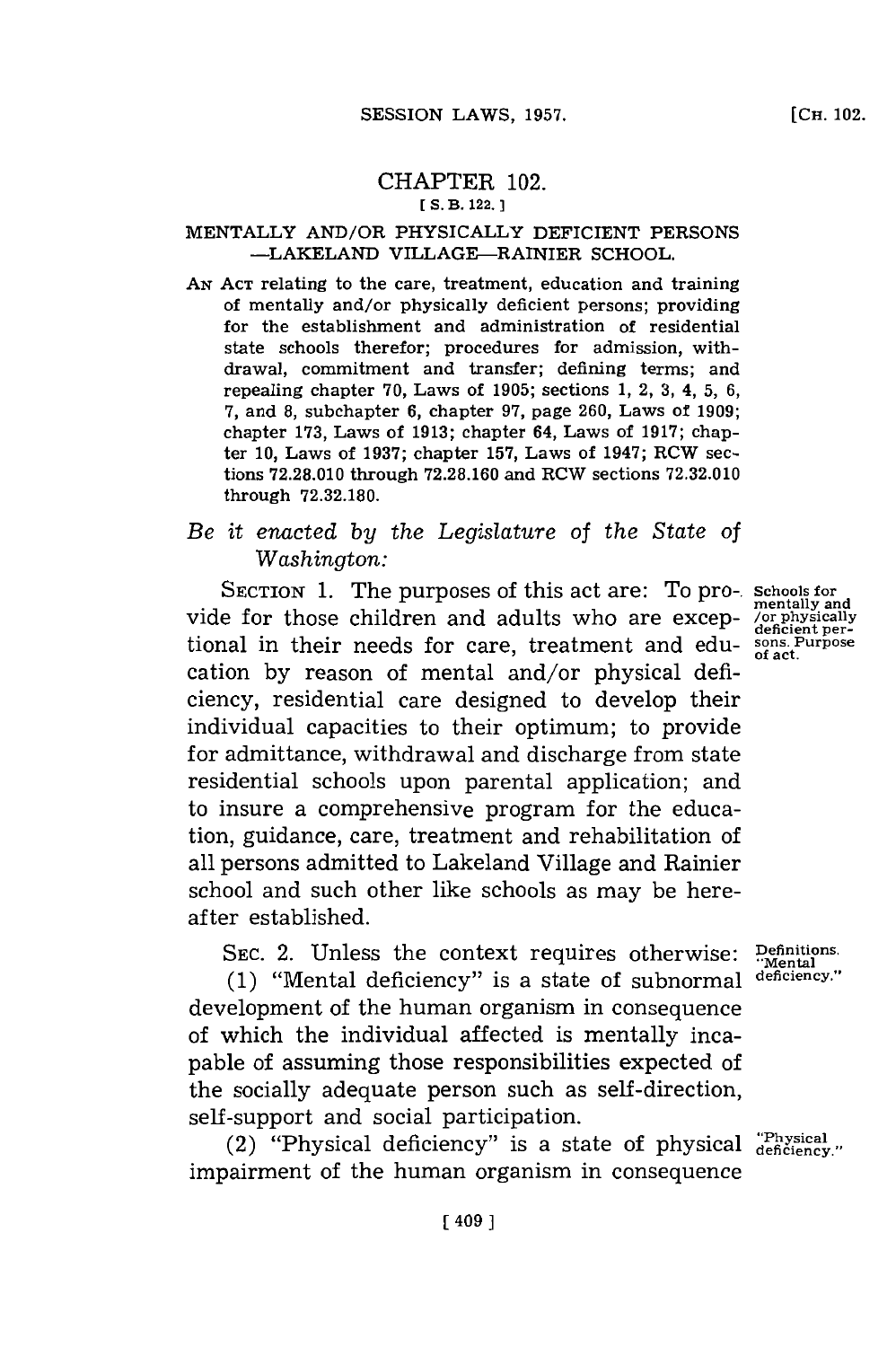**Definitions.** of which the individual affected is physically incapable of assuming those responsibilities expected of the socially adequate person such as self-direction, self-support and social participation.

**"Parent." (3)** "Parent" is the person or persons having the legal right to custody of a child **by** reason of kinship **by** birth or adoption.

**"State school."** (4) "State school" shall mean any residential school of the department established, operated and maintained **by** the state of Washington for the education, guidance, care, treatment and rehabilitation of mentally and/or physically deficient persons as defined herein.

"Resident of a **(5)** "Resident of a state school" shall mean a person, whose mental and/or physical involvement requires the specialized care, treatment and educational instruction therein provided, and who has been admitted upon parental or guardian's application, or found in need of residential care **by** proper court and duly received.

**"Court." (6)** "Court" shall mean the superior court of the state of Washington.

**"Department." (7)** "Department" shall mean the department of institutions or its successor.

**"Division." (8)** "Division" shall mean the division of children and youth services of the department of institutions or its successor.

**"Resident of (9)** "Resident of the state of Washington" shall mean a person who has acquired his domicile in this state **by** continuously residing within the state for a period of not less than one year before applica-**Proviso.** tion for admission is made: *Provided,* That the residence of an unemancipated minor shall be imputed from the residence of the father, if such minor is a legitimate child, otherwise from the residence of the mother, and if the parental rights and responsibilities regarding a minor have been transferred **by** the court, then the residence of such minor shall

**the state of**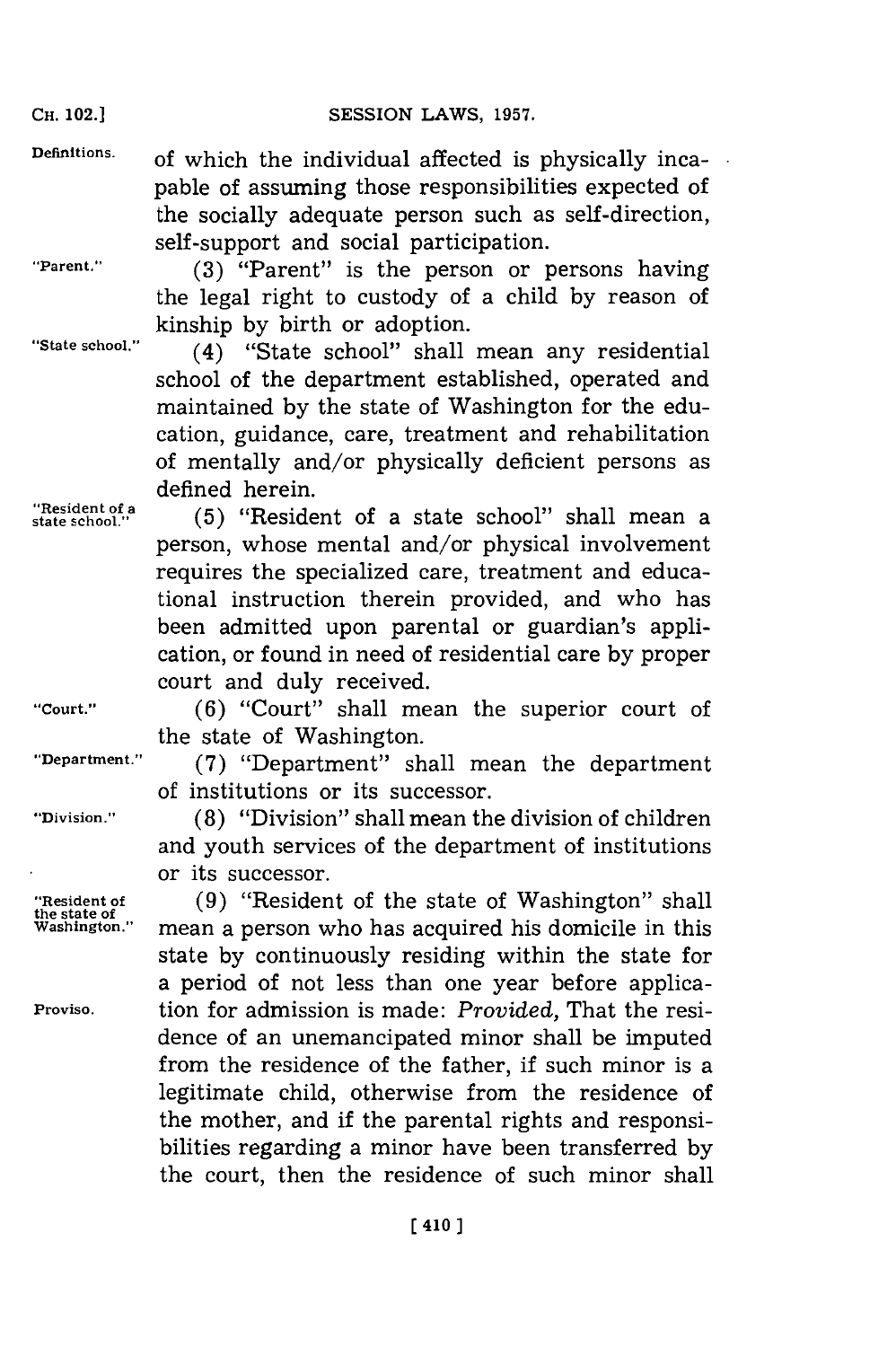be imputed from the person to whom such have been **Definitions.** awarded.

(10) "Superintendent" shall mean the superin- "Superintentendent of Lakeland Village, Rainier school and other like residential schools that may be hereafter established.

**(11)** "Custody" shall mean the right of immedi- **'Custody."** ate physical attendance, retention and supervision.

(12) "Placement" shall mean an extramural **"Placement."** status for the resident's best interests granted **by** the superintendent after reasonable notice and consultation with the parents or guardian of such resident.

**(13)** "Discharge" shall mean the relinquishment **"Discharge." by** a state school of all rights and responsibilities it may have acquired **by** reason of the acceptance for admission of any resident.

**SEC. 3.** There are hereby permanently estab- **Lakeland** lished the following state schools for the care of the **Rainier school, permanent** persons herein provided to be served: Lakeland **state schools.** Village, located at Medical Lake, Spokane county, Washington, and Rainier school, located at Buckley, Pierce county, Washington.

SEC. 4. The superintendent of a state school Superintenappointed after the effective date of this act shall school. be a person of good character, over the age of thirty years, in good physical health, and either a physician licensed to practice in the state of Washington or has attained a minimum of a master's degree from an accredited college or university in psychology, social science, or education, and in addition shall have had suitable experience in an administrative or professional capacity in the residential care, treatment and training of mentally deficient persons.

The superintendent shall have custody of all resi- Powers and dents and control of the medical, educational, therapeutic and dietetic treatment of all persons resident in such state school: *Provided,* That the superinten- **Proviso.** dent shall cause surgery to be performed on any resi-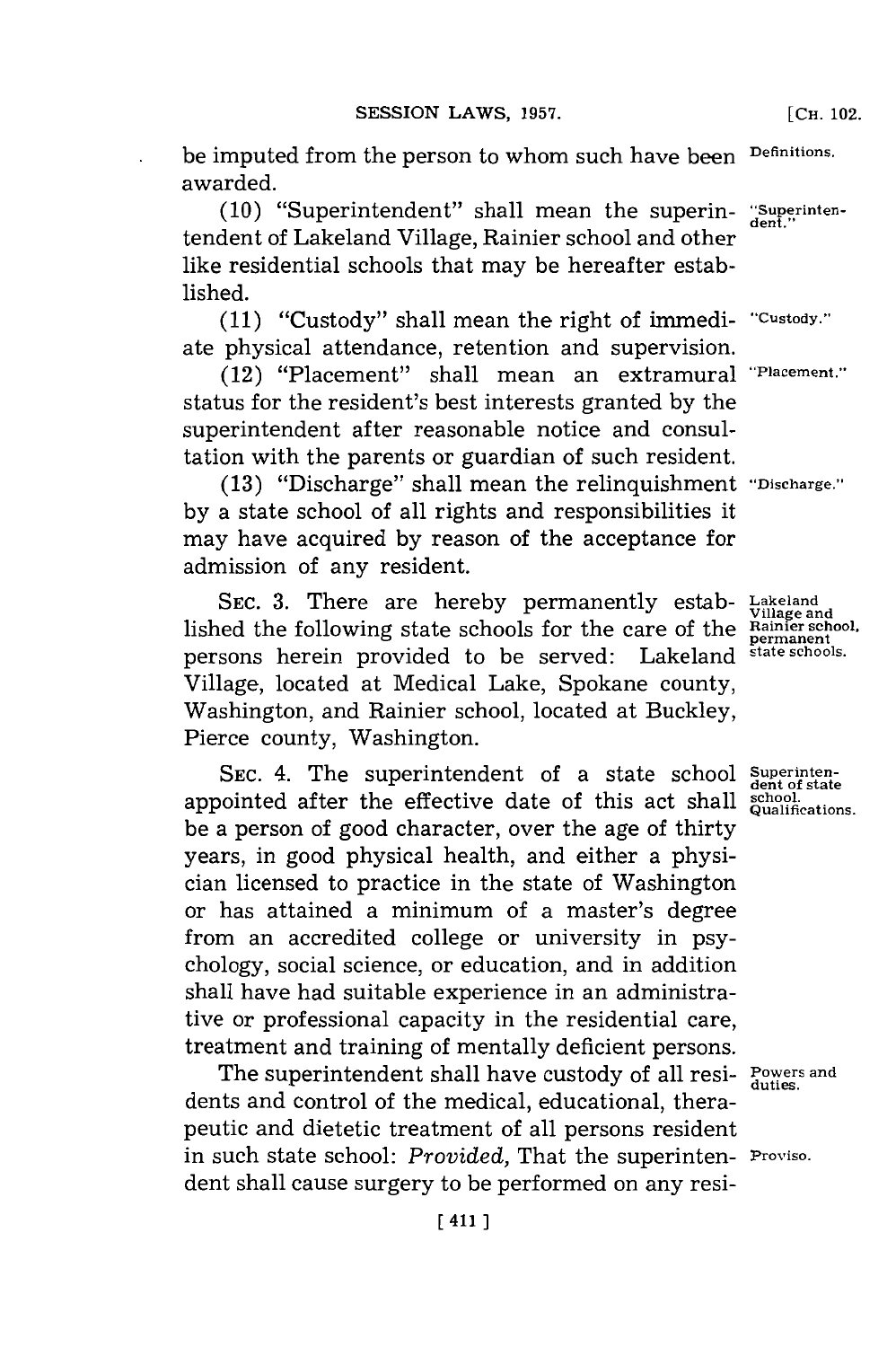### CH. **02.]SESSION** LAWS, **1957.**

**Superintendent of state school. Powers and duties.**

dent only upon gaining the consent of a parent or guardian, except, if after reasonable effort to locate the parents or guardian and the health of such resident is certified **by** the attending physician to be jeopardized unless such surgery is performed, the required consent shall not be necessary.

The superintendent shall have control of the internal government and economy of the state school, shall appoint and direct all subordinate officers and employees and shall designate those officers and employees whose residence at the state school is deemed essential **for** its efficient operation: *Provided,* That the powers and duties conferred upon the superintendent shall be subject to the rules and regulations of the department of institutions and the state personnel board.

The superintendent shall have authority to engage the residents of the state school in beneficial work programs but shall not abuse such therapy **by** excessive hours or for purposes of discipline or punishment.

**SEC. 5.** There shall be an educational department created and maintained within each state school which shall provide a comprehensive program of academic, vocational, recreational and other educational services best adapted to meet the needs and capabilities of each resident therein whether such resident must always live within the protected community of the school or can be prepared and assisted to live without.

The department of public instruction shall assist the state schools in all feasible ways including financial aid so that the educational programs maintained therein shall be comparable to such programs advocated by the department of instruction for children with similar aptitudes in local school districts.

Within its available resources, each state school shall, upon request from a local school district, pro-

**Proviso.**

**Educational department. Department of public instruc-tion to assist-Aid to localm school districts.**

# **CH.** 102.]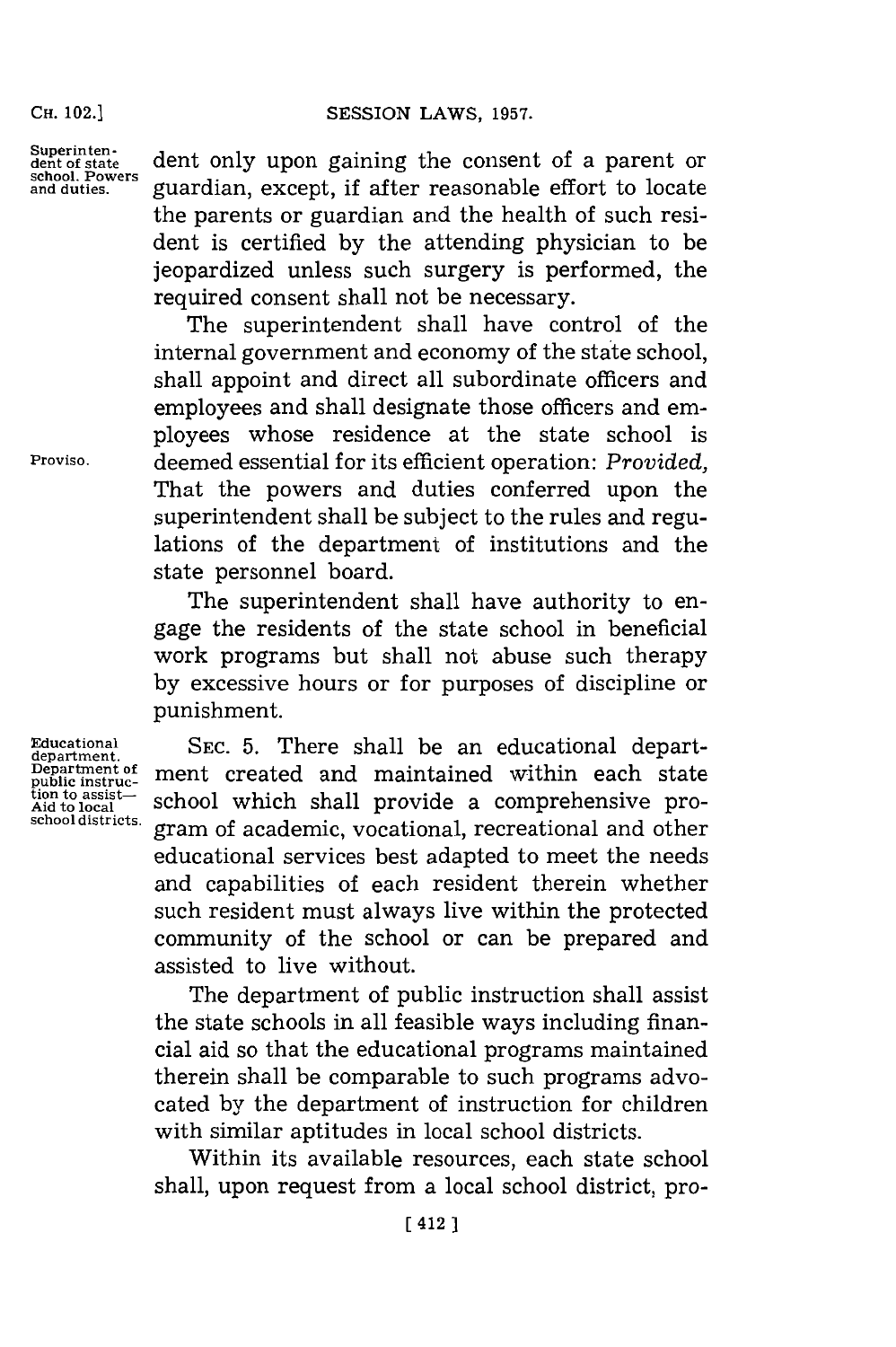vide such clinical, counseling and evaluating services as may assist the local district lacking such professional resources in determining the needs of its exceptional children.

SEC. 6. The division of vocational rehabilitation **Division of**<br>vocational shall make available its services to the state school **rehabilitation** in order to assist such schools in the vocational reha- **schools.** bilitation of its residents who are eligible and feasible for that division's services to the end that such persons may become engaged in remunerative occupations.

**SEC. 7.** The department of health shall deter- **Number of** mine by the application of proper criteria the maxi-  $\frac{d}{m}$  dents determum number of children to reside in the residential **department** quarters of the state schools and the superintendent shall adhere to such standards unless written permission is granted **by** the department to exceed such rated capacities.

SEC. 8. The department of public assistance shall **Department of** public assistaid the superintendents of the state schools in the placement of residents in suitable foster homes, those **placement.** to be assisted and the method thereof to be defined in a mutually approved interdepartmental agreement.

SEC. 9. The department shall provide the super- Superinten-<br>endent with an official and appropriate seal upon sehool Seal. intendent with an official and appropriate seal upon which shall be inscribed the statutory name of the state school and the words "State of Washington" shall appear thereon. The superintendent shall affix the seal of the state school to any notice, order, or other instrument required to be issued **by** him.

**SEC. 10.** The superintendent shall not be required **Deposition- As witness.** to attend any court as a witness in a civil or juvenile court proceeding but parties desiring his testimony may take and use his deposition; nor shall he be required to attend as a witness in any criminal case unless the court before which his testimony shall be desired shall, upon being satisfied of the materi-

**to assist**

**school rest-**

**foster home**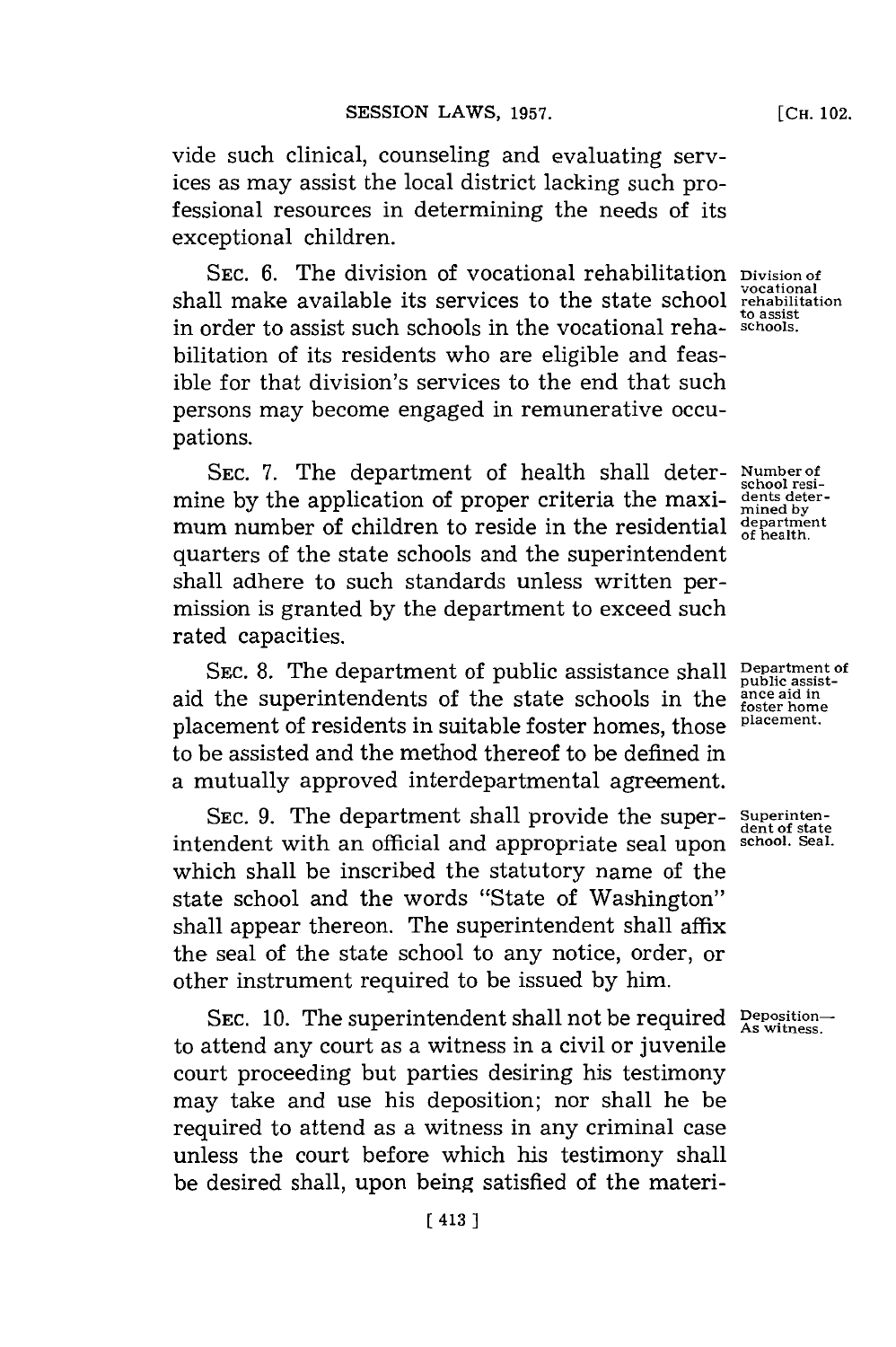### CH. **02.]SESSION** LAWS, **1957.**

**CH.** 102.1

Superinten-<br>dent of state ality of his testimony, require his attendance; and **school,** he shall be exempted from jury service.

Gifts, accept-<br>ance of and<br>**SEC. 11.** The superintendent is authorized to **use of.** receive and accept from any person, organization or estate, gifts of money or personal property on behalf of the state school under his charge, or the residents therein, and to use such gifts for the purposes specified **by** the donor where such use is consistent with law. In the absence of a specified purpose the superintendent shall use such money or personal property for the benefit of the state school or for the general benefit of the residents therein. The superintendent shall keep an accurate record of the amount or kind of gift, the date received, manner expended, and the name and address of the donor. Any increase resulting from such gift may be used for the same purpose as the original gift.

**Schools for mentally and** */or* **physically deficient per- sons. Who may be admitted-Application, form.**

**SEC.** 12. Pursuant to reasonable rules and regulations of the department, acting through the division, the superintendent of a state school, subject to the provisions of section **7,** shall receive a person as a resident who is suitable for care, training, treatment, or education appropriate to mental deficiency and/or physical deficiency, or for observation as to the existence of mental deficiency as defined in section 2 of this act, upon the receipt of a written application submitted in accordance with the following requirements:

**(1)** In the case of a minor person, the application shall be made **by** his parents, or **by** the parent, guardian or agency entitled to custody, which application shall be in the form and manner required **by** the department and which shall be supported **by** the affidavit of at least two physicians or clinical psychologists, or one of each profession, certifying that such minor is mentally and/or physically deficient person as herein defined and in need of the residential care, treatment, training, or education. In the event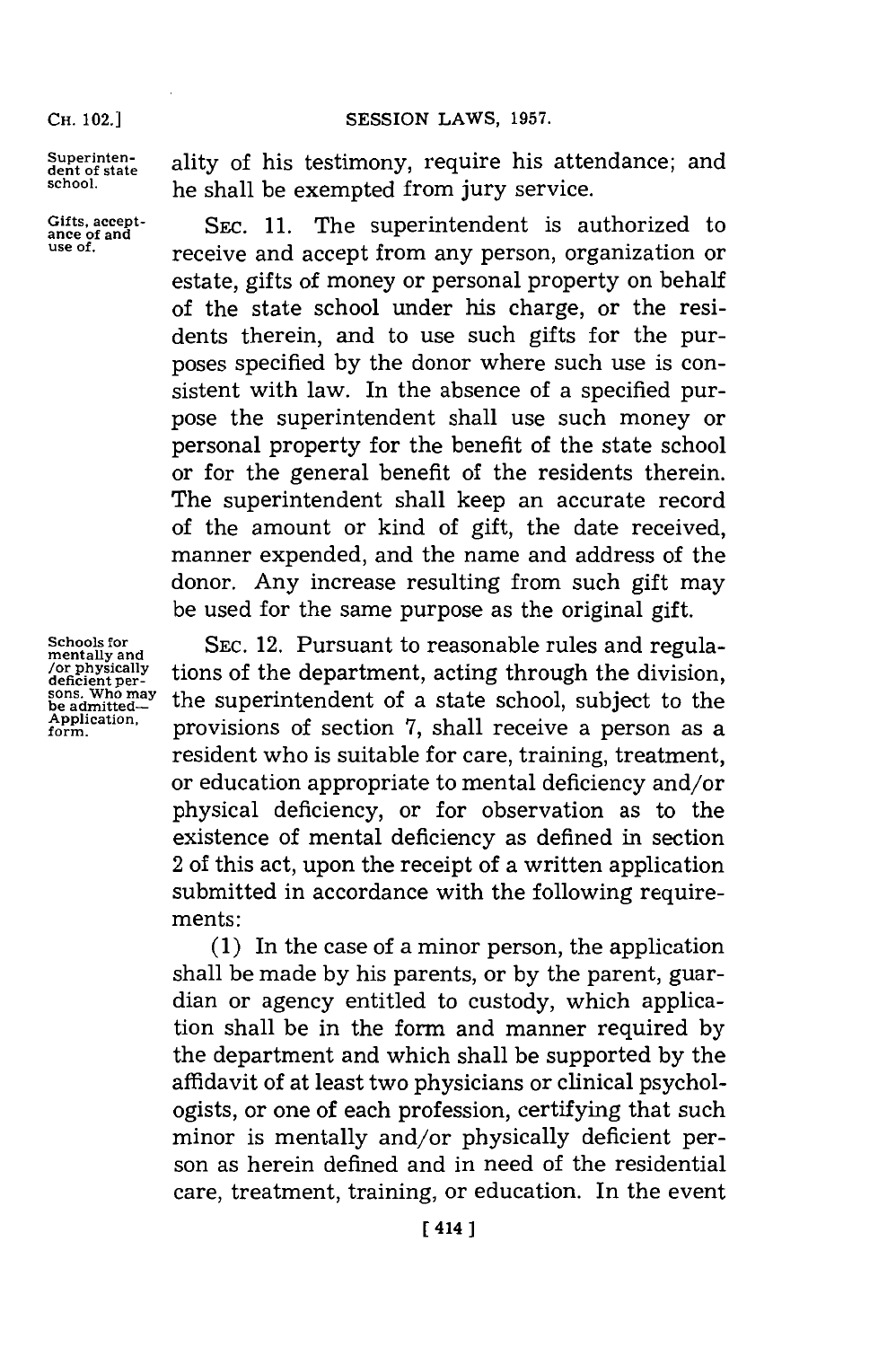the minor is entitled to school services, the application shall be accompanied **by** a report from the county school superintendent and/or the superintendent of the school district in which such minor resides setting forth the educational services rendered or in need of being rendered to the minor.

(2) In the case of an adult person, the application shall be made **by** the duly appointed, qualified and acting guardian of such person, which application shall be in the form and manner required **by** the department and which shall be supported **by** the affidavit of at least two physicians or clinical psychologists, or one of each profession, certifying that such adult is a mentally and/or physically deficient person as herein defined and in need of residential care, treatment, training, or education.

**(3)** Persons admitted **by** voluntary application to state schools as in this section provided shall have equal status and the same priority in admission as minors committed under the following section.

SEC. 13. In the event a minor person under the  $\frac{\text{Admitting}}{\text{dependent}}$ <br>And  $\frac{\text{Admitting}}{\text{deting}}$  of eighteen vears shall be found under the juage of eighteen years shall be found under the ju- <sup>or "delin-</sup><br>currile count least to be "dependent" on "delinguary" —Procedure. venile court law to be "dependent" or "delinquent" and mentally and/or physically deficient as herein defined, and that placement for care, custody, treatment, or education in a state school is to the minor's welfare, the superintendent shall rceive such minor upon commitment from the superior court pursuant to such terms and conditions as may therein be set forth subject to the provisions of section **7.**

SEC. 14. Subject to the provisions of section 15, Retention upno person accepted at a state school upon voluntary consent. application as herein provided, and no person over eighteen years regardless of the manner of his admittance to the school, shall be retained therein for more than thirty days after the parent entitled to custody or the guardian has given written notice of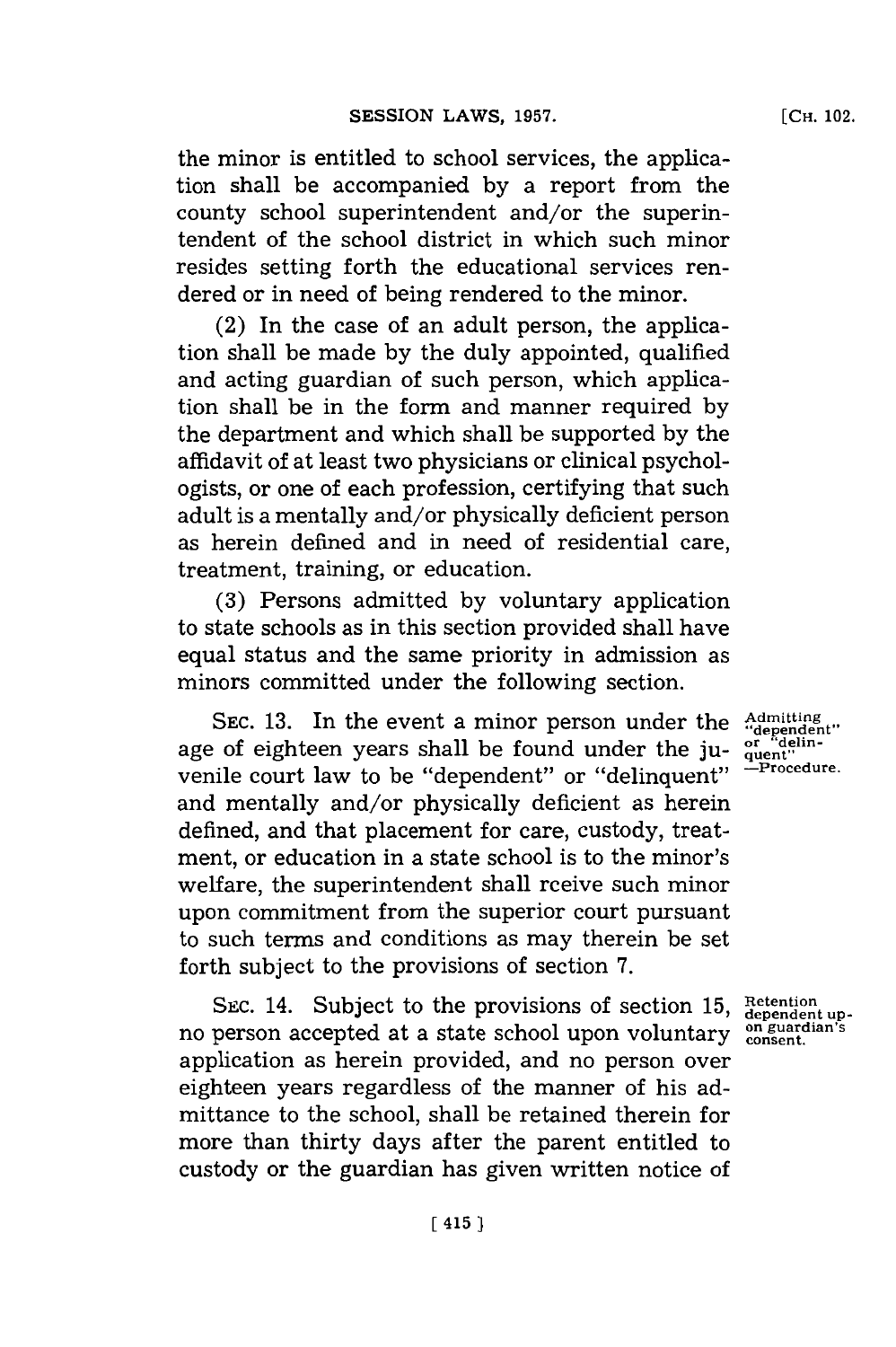**CH.** 102.)

their desire to remove such person from said state school.

Notice of **Such notice shall indicate to the superintendent** withdrawal.

the proposed plan of future residence of such person and whether placement or discharge from the state Effect of **school** is desired. In the event withdrawal is upon a placement basis, it shall be understood that readmission will be available to the former resident if it is found necessary to return such person to the school. In the event withdrawal is upon a discharge basis it shall be understood that if the parent or guardian desires to apply for readmission for such former resident, such person shall wait his turn for admission as if it were a first application.

**Petition by superintendent to retain cus- tody-Court hearing and order.**

**SEC. 15.** Whenever it is deemed not to the best interests of a resident that he should be removed from a state school, the superintendent shall promptly file a petition in the probate department of the superior court **of** the county of residence of such person setting forth his reasons why continued residence is indicated.

Upon due notice and hearing, the court shall resolve the matter and in the event the person is found in need of further residential care in a state school the court shall so order and in such proceeding shall name a fit and proper person to serve as guardian if none has been previously named.

**Superintendent of state school. Release of school resident-Placement.**

**SEC. 16.** Whenever in the judgment of the superintendent of any state school the treatment and training of any resident has progressed to the point that it is deemed advisable to return such resident to the community, the superintendent may grant placement on such terms and conditions as he may deem advisable after reasonable notice to and consultation with the parent entitled to custody or the acting guardian of such person.

Whenever any person who has been a resident of a state school leaves said school on placement, re-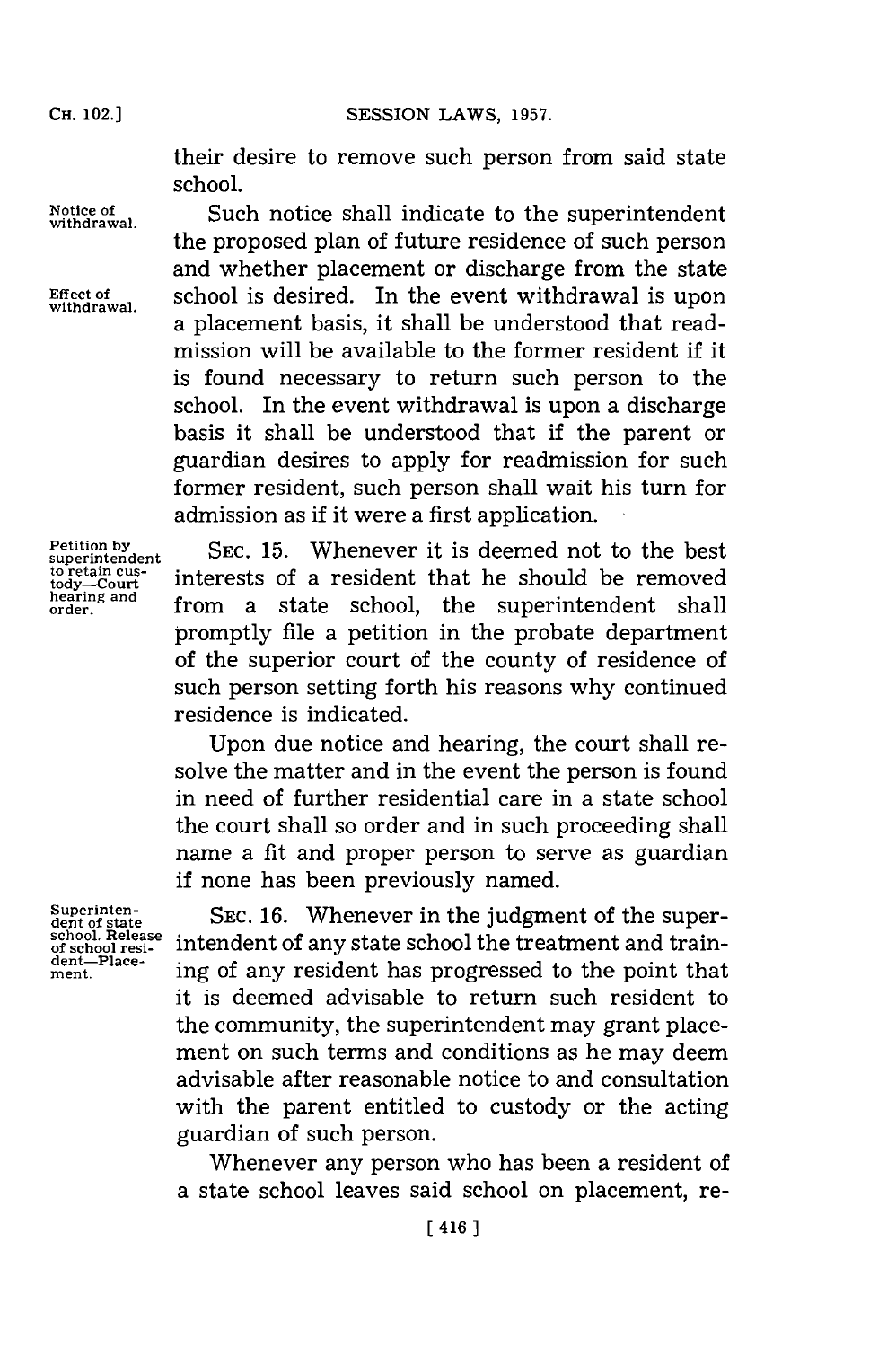sponsibility of the school to provide care, support or medical attention shall cease unless such person shall be returned to such state school or unless arrangements have been made to assume special expenses of such person while on placement.

**SEC. 17.** Whenever in the judgment of a super- **Discharge of** intendent of a state school a person no longer needs the services of such school, he may be discharged after reasonable notice and consultation with the parent or guardian and if neither exists then approval for such discharge shall first be obtained from the supervisor of the division.

SEC. 18. The superintendent of a state school shall superinten-<br> **SEC. 28.** <u>austedian</u> without componention of such of personal serve as custodian without compensation of such personal property of a resident as may be located at the school, including moneys deposited with the superintendent for the benefit of such resident. As such custodian, the superintendent shall have authority to disburse moneys from the resident's fund for the following purposes and subject to the following limitations:

**(1)** Subject to specific instructions **by** a donor or payor of money to the superintendent for the benefit of a resident, the superintendent may disburse any of the funds belonging to a resident for such personal needs of such resident as the superintendent may deem proper and necessary.

(2) When a resident is granted placement, the superintendent shall deliver to said resident, or the parent, guardian or agency legally responsible for the resident, all or such portion of the funds of which the superintendent is custodian as above defined, or other property belonging to the resident, as the superintendent may deem necessary to the resident's welfare, and the superintendent may during such placement deliver to the former resident such additional property or funds belonging to the resident as the superintendent may from time to time

resident—<br>Procedure.

**property of resident-Authority to disburse resident's moneys, limitations on.**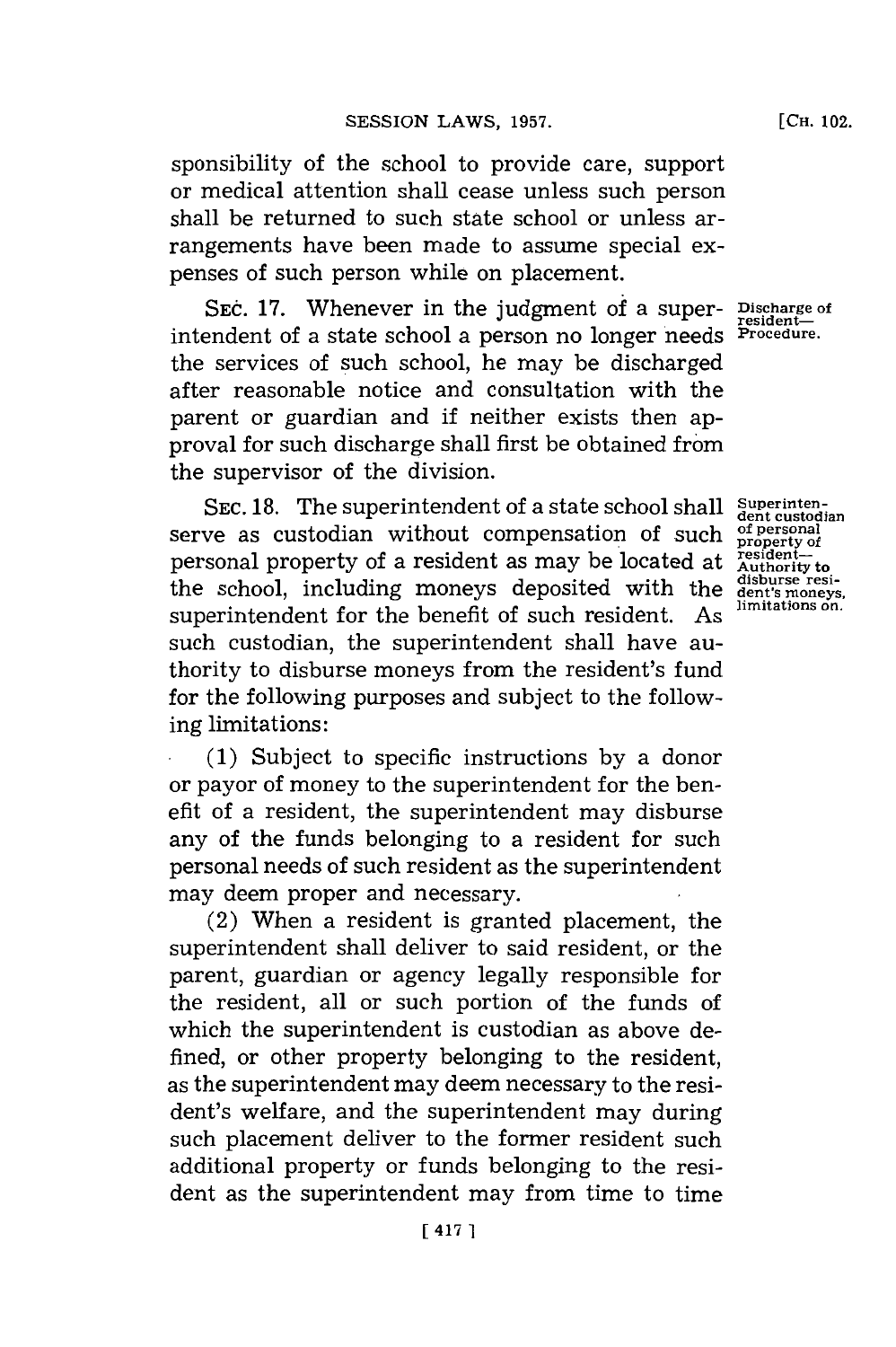**CH.** 102.]

moneys,<br>limitations on.

Superinten-<br>dent of state deem proper. When the conditions of placement<br>school. Au-<br>thority to dis-<br>have been fully satisfied and the resident is dis**burse burse** charged, the superintendent shall deliver to such resident, or the parent, person or agency legally responsible for the resident, all funds or other property belonging to the resident remaining in his possession as custodian.

> **(3) All** funds held **by** the superintendent as custodian may be deposited in a single fund, the receipts and expenditures therefrom to be accurately accounted for **by** him.

> (4) The appointment of a guardian for the estate of such resident shall terminate the superintendent's authority as custodian of the resident's funds upon receipt **by** the superintendent of a certified copy of letters of guardianship. Upon the guardian's request, the superintendent shall immediately forward to such guardian any funds or other property of the resident remaining in the superintendent's possession together with a full and final accounting of all receipts and expenditures made therefrom.

> **(5)** Upon receipt of a written request from the superintendent stating that a designated individual is a resident of the state school for which he has administrative responsibility and that such resident has no legally appointed guardian of his estate, any person, bank, corporation, or agency having possession of any money, bank accounts, or choses in action owned **by** such resident, shall, if the amount does not exceed one thousand dollars, deliver the same to the superintendent as custodian and mail written notice thereof to such resident at the state school. The receipt of the superintendent shall constitute full and complete acquittance for such payment and the person, bank, corporation, or agency making such payment shall not be liable to the resident or his legal representatives. **All** funds so received **by** the superintendent shall be duly depos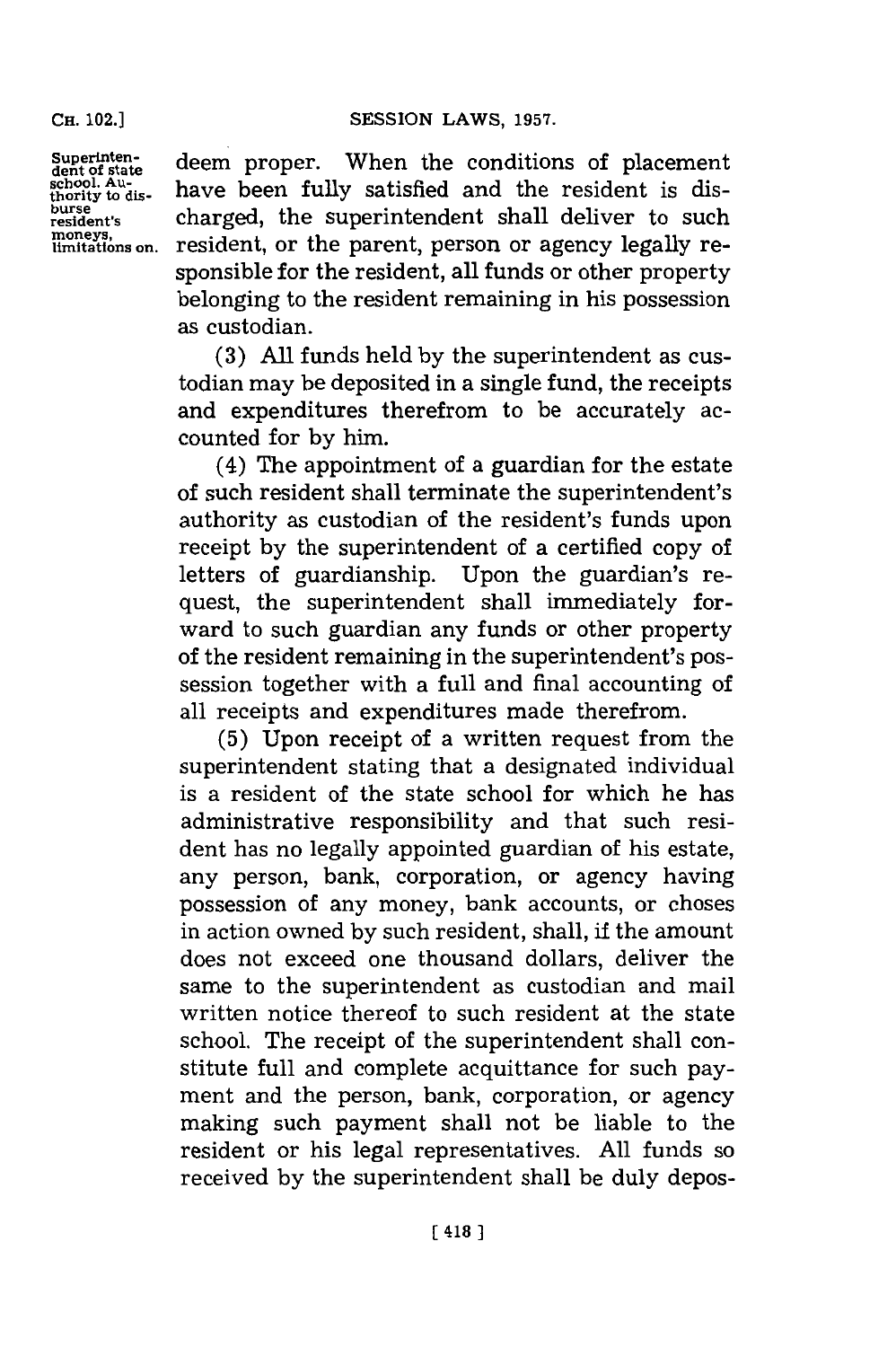ited **by** him as custodian in the resident's fund to the personal account of such resident.

If any proceeding is brought in any court to recover property so delivered, the attorney general shall defend the same without cost to the person, bank, corporation, or agency effecting such delivery to the superintendent, and the state shall indemnify such person, bank, corporation, or agency against any judgment rendered as a result of such proceeding.

**SEC. 19.** The department shall have the power **Contracts** in the name of the state, to enter into contracts with **government** any duly authorized representative of the United States of America, or its territories, for the admission to state schools for the care, treatment, training or education of persons requiring the same, at the expense of the United States of America, and contracts may provide for the separate or joint maintenance, care, treatment, training or education of such persons so admitted, which contracts shall provide that all payments due the state of Washington from the United States of America for services rendered thereunder shall be paid to the department and transmitted to the state treasurer for deposit in the general fund.

SEC. 20. The department shall not be responsible Pepartment for the support, welfare or actions of any person  $\frac{\text{only for}}{\text{resident}}$ until such person attains the status of a resident at a state school.

SEC. 21. When not otherwise provided, the state **School to pro**school shall provide each resident with suitable cloth-  $\frac{\text{Reimburst}}{\text{ment}}$ . ing, the actual cost of which shall be a charge against the parents, guardian or estate of such resident; and in the event that such parent, guardian or estate is unable or is insufficient to provide or pay for such clothing, the same shall be provided **by** the state.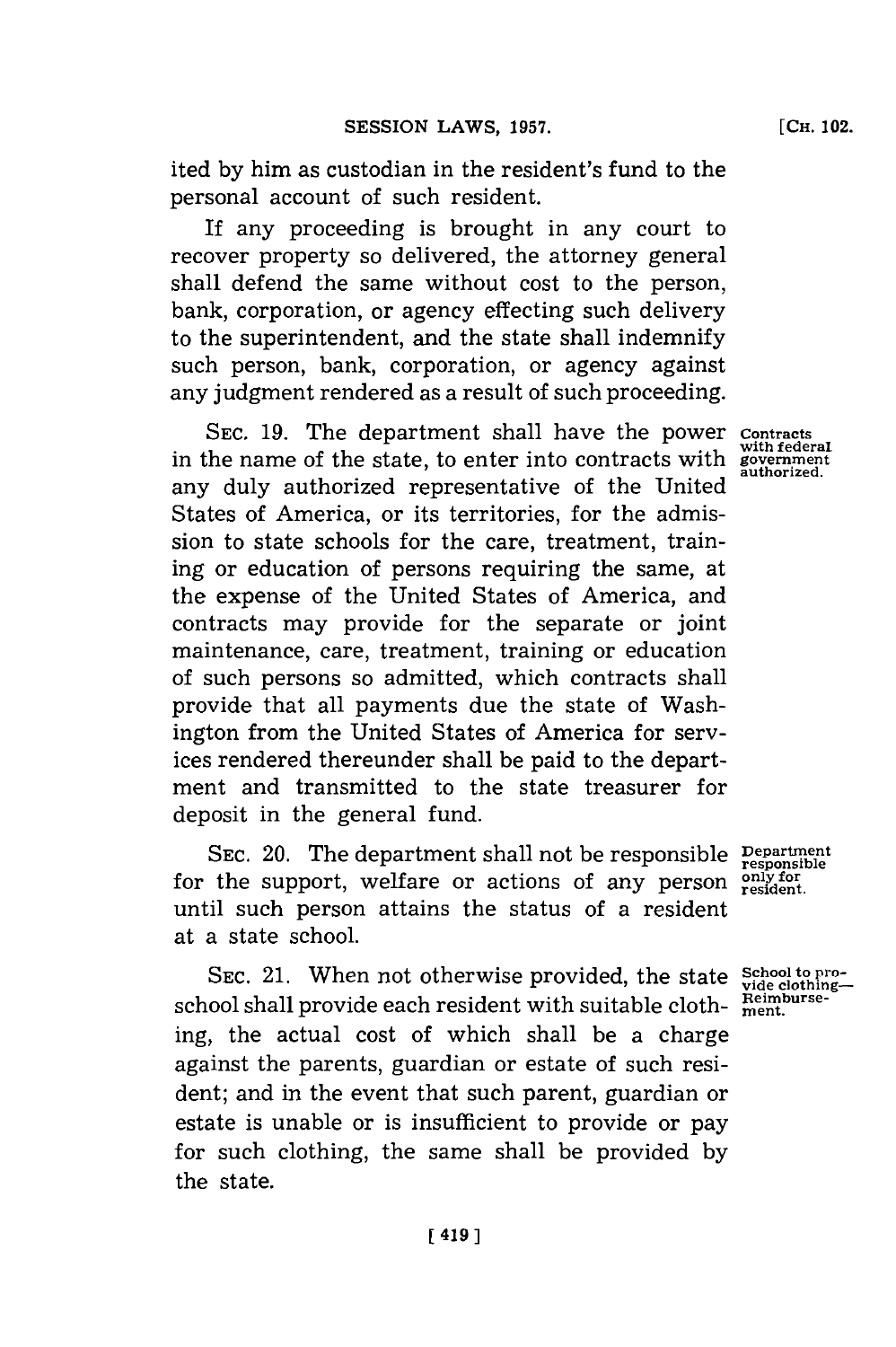### SESSION LAWS, 1957.

rights<br>preserved.

State schools. <br> **SEC. 22.** Whenever it appears to serve the best<br>
tween schools<br>
interacts of the regident concerned the depentment Transfer be-<br>tween schools interests of the resident concerned, the departement extended interests of the resident concerned, the depart acting through the division, shall have authority to transfer such resident between state schools conducting the type of program contemplated **by** this act.

**Parental** SEC. 23. This act shall not be constructed to deprive the parent or parents of any parental rights with relation to a child residing in a state school, except as provided herein for the orderly operation **of** such schools, nor any rights granted a co-custodian pursuant to the provisions of chapter **272,** Laws of **1955.**

**Appeals from decision of superintendent of state school -Procedure.**

**SEC.** 24. Any parent or guardian feeling aggrieved **by** an adverse decision of a superintendent of a state school pertaining to admission, placement or discharge of his ward may apply to the supervisor of the division for a review and reconsideration of the decision. The supervisor shall rule within ten days from the date of receipt of the request for review. In the event of an unfavorable ruling **by** the supervisor, such parent or guardian may institute proceedings in the superior court of the state of Washington in the county of residence of such parent or guardian, otherwise in Thurston County, and have such decision reviewed and its correctness, reasonableness, and lawfulness decided in an appeal heard as in initial proceeding on an original application. Said parent or guardian shall have the right to appeal from the decision of the superior court to the supreme court of the state of Washington, as in civil cases.

**Construction. SEC. 25.** The provisions of this chapter shall be liberally construed so that persons who are in need of care, treatment, training or education in a state school **by** reason of their exceptional mental and/or physical qualities shall receive the benefit of such

**CH.** 102.]